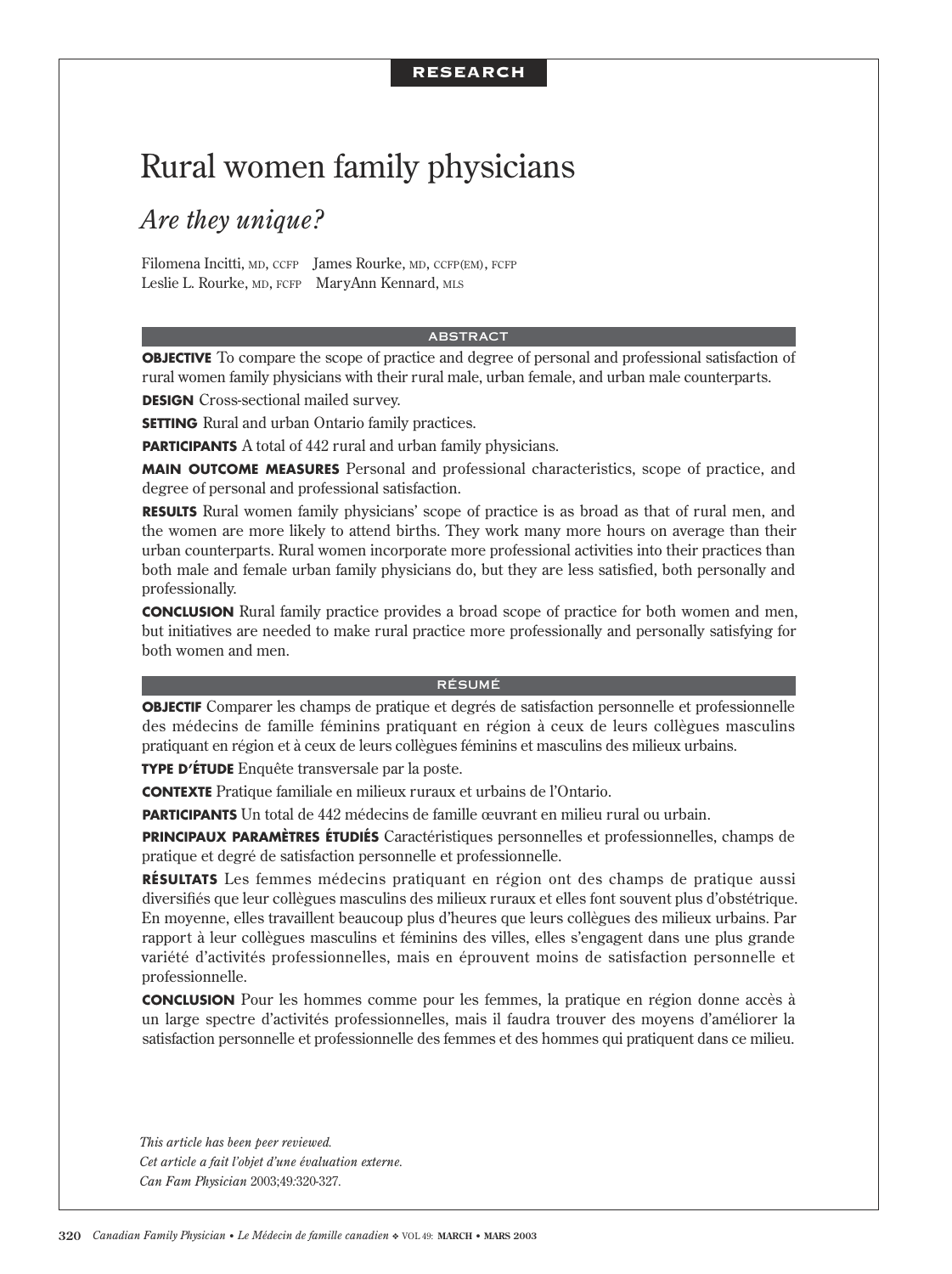ntil recently, women family physicians were traditionally less likely than their male counterparts to locate in rural areas. Of the 4775 family doctors identi-

fied as rural in the January 1998 Canadian Medical Association (CMA) Datafile, 1241 (26.0%) were women.<sup>1</sup> In comparison, 31.7% of Canadian family doctors overall were women.<sup>2</sup>

*U*

The proportion of women entering medicine has been steadily rising during the past few decades. A study released by Statistics Canada in 1999 revealed an increase of 166% in the number of women physicians from 1980 to 1995, compared with a 26% increase in the number of men.3 Primary care, in particular, has experienced a surge in women physicians. According to numbers provided by family medicine training programs in Ontario universities at the time of our survey, 54% of residents expected to graduate in 2000 were female (personal communications from Ontario family medicine training programs). In contrast to past trends, the 86 graduates of family medicine training programs who entered rural practice in Canada in 1998 were equally divided between women and men.<sup>1</sup>

A career as a physician can make managing roles as a professional, parent, and spouse a challenge. The strain can be especially trying for women, who are usually primary caregivers for their children and are more likely to be part of a two-career family than their male counterparts.4

Female family physicians reported an average work week of 44.2 hours while male family physicians reported an average of 53.2 hours in the 1997-1998 Janus Project survey conducted by the College of Family Physicians of Canada.<sup>5</sup> Back in 1995, male physicians in Canada reported working an average of 2426 hours yearly (about 47 hours weekly), while women reported an average of 1970 hours (about 38 hours weekly).3 At that time, many more women than men also worked part time and spent fewer weeks at work.<sup>3</sup>

**Dr Incitti***, who was a family medicine resident at the University of Western Ontario in London at the time this research project was carried out, practises rural family medicine in Elora, Ont.* **Dr James Rourke** *is a Professor, and* **Dr Leslie Rourke** *is an Assistant Professor, in the Department of Family Medicine at the University of Western Ontario. They practise rural family medicine in Goderich, Ont.* **Dr James Rourk**e *is Director, and* **Ms Kennard** *is a Research Assistant, in the Southwestern Ontario Rural Medicine Education, Research and Development Unit in Goderich.*

Ontario studies have found that women in general or family practice were more likely to work part time and see fewer patients than their male counterparts.<sup>68</sup>

Rural family practice often means large patient loads, heavy on-call schedules, and any combination of hospital responsibilities, including inpatient care, obstetrics, emergency department shifts, anesthesia, and assisting in operating rooms. All of this can make maintaining a satisfactory lifestyle a seemingly impossible task.

Little has been written specifically about rural women physicians' practice. This study was designed to determine the scope of practice and degree of satisfaction, both personal and professional, of rural women physicians. It aims to assess whether rural women physicians are unique in these respects compared with their male counterparts and with urban physicians of both sexes.

# METHOD

This study was developed as part of one author's resident project for the University of Western Ontario Rural Regional Family Medicine Training Program. After a literature review, the survey was developed based in part on the 1991 CMA study of medical care in underserviced regions.9 The first section of the survey focused on physicians' educational background. The second section asked about personal-professional balance with questions on personal characteristics (sex and marital and family status) and workload (practice set-up, hours worked, professional activities). The second section concluded by asking physicians to rate their level of satisfaction with various professional and personal aspects of practice. The study was pilot-tested among physicians in Goderich, Ont, and subsequently modified. It underwent further modification after review and before approval by the University of Western Ontario Review Board for Health Sciences.

The survey was mailed to Ontario family physicians in November 1999. A modified Dillman method was used.<sup>10</sup> One follow-up mailing was sent to nonresponders. All surveys had an identification number; confidentiality of responses was maintained.

The questionnaire was sent to all 507 family physicians practising in a rural area. (Rural areas are defined by the Ontario Medical Association as communities with populations of < 10 000 that are more than 80 km away from a community of 50 000 people).11,12 The urban comparison group of 505 physicians was randomly selected from a list of Ontario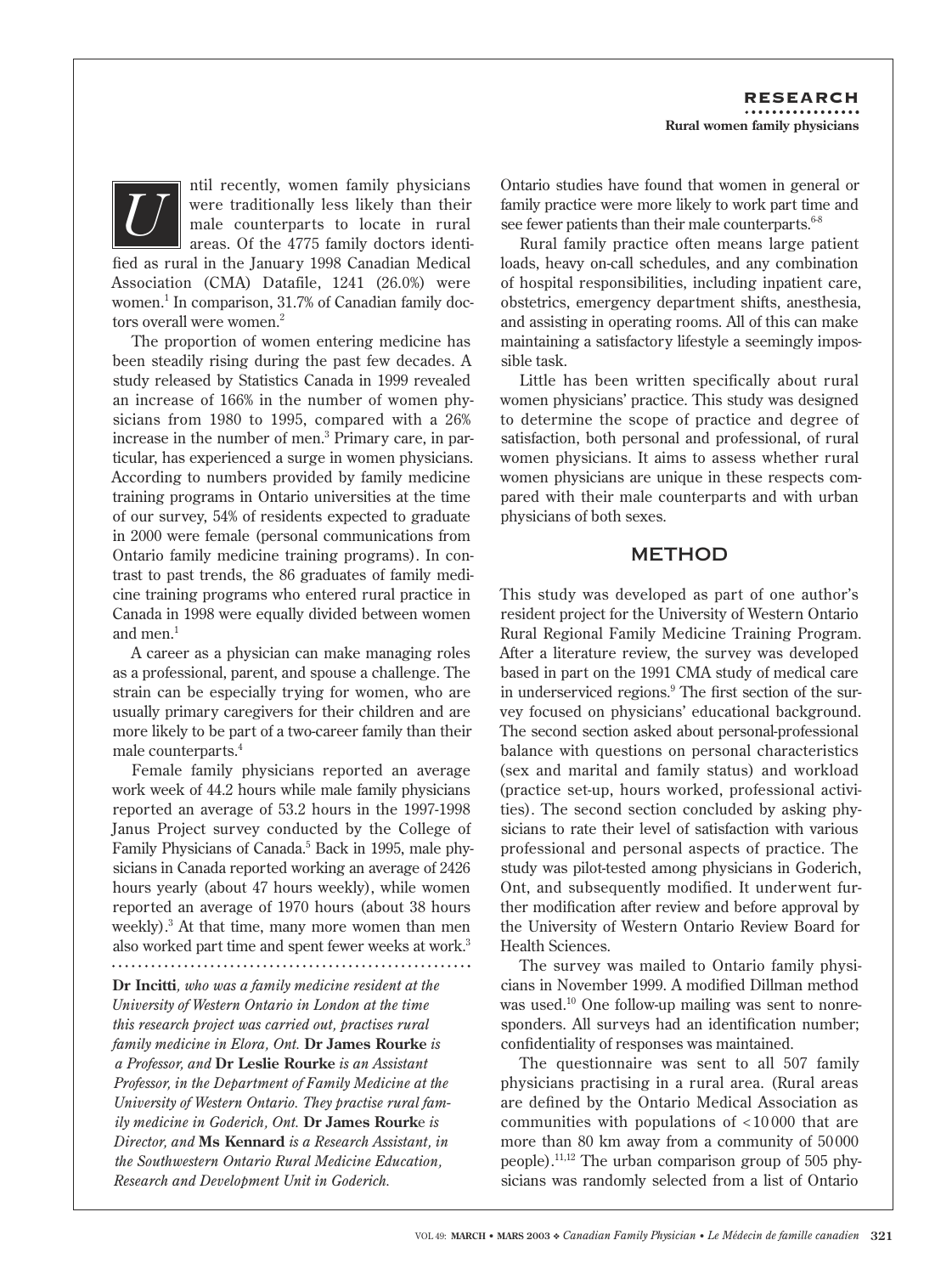family physicians practising in communities with populations of > 50 000 generated from the 1998 MD Select database of Canadian physicians.<sup>13</sup> These criteria were chosen in order to exclude centres with populations that less clearly distinguished them as either urban or rural.

For comparisons in this paper, the word "physician" will mean "family physician."  $\chi^2$  analysis was used to determine the statistical significance of differences in outcome between rural and urban physicians, women and men physicians, rural female and rural male physicians, and rural female and urban female physicians. Significant differences between urban female and male physicians are also reported to complete the picture. Subjects were excluded on a per-question basis if an answer was not provided or not clearly indicated. The Statistical Program for the Social Sciences (SPSS) 8.0 was used for the analyses.14 Because many statistical tests were done, the *P* value for significance was set at a conservative < .01. *P* values between .05 and .01 are reported as "trends or tendencies."

# RESULTS

Of 1012 surveys sent to physicians in active practice, 484 (47.8%) were returned; 26 surveys were excluded because physicians were no longer in active practice, and 15 were excluded because practices were located in communities with populations between 10 000 and 50 000. One other survey was excluded because the sex of the respondent was not reported. The study sample of 442 physicians was divided into four comparison groups: 75 rural women; 189 rural men; 89 urban women; and 89 urban men.

# **Personal characteristics**

Women physicians' personal characteristics were similar regardless of where they practised, and were significantly different from those of their male counterparts (**Table 1)**. Women physicians were significantly less likely to have spouses (married or common-law) or longterm partners  $(81.7\% \text{ vs } 94.9\%, \chi^2 \text{ 20.100, df } 1, P < .001)$ and children  $(70.1\% \text{ vs } 89.8\%, \chi^2 27.555, df 1, P < .001),$ but were more likely to be primary caregivers when they did have children  $(52.2\% \text{ vs } 13.4\%, \chi^2 \text{ 83.205, } df 1,$ *P* < .001). Male physicians also had similar personal characteristics, regardless of practice location.

Regarding time in practice, rural women physicians were unique in that more of them had been in practice less than 10 years rather than 10 to 30 years (**Table 1**).

| <b>CHARACTERISTIC</b> | <b>RURAL WOMEN</b><br>N (%) | <b>RURAL MEN</b><br>N (%) | <b>IIRRAN WOMFN</b><br>N (%) | <b>IIRRAN MFN</b><br>N (%) |
|-----------------------|-----------------------------|---------------------------|------------------------------|----------------------------|
| <b>PERSONAL</b>       |                             |                           |                              |                            |
| Married               | 59 (78.7)                   | $177(94.1)$ *             | 75 (84.3)                    | $86(96.6)$ *               |
| Have children         | 48 (64.0)                   | $169(90.9)$ *             | 67 (75.3)                    | 78 (87.6)*                 |
| Primary caregiver     | 20 (41.7)                   | $25(15.5)^*$              | 40(58.0)                     | $8(10.4)^*$                |
| <b>PROFESSIONAL</b>   |                             |                           |                              |                            |
| Years in practice*    |                             |                           |                              | $\star$                    |
| $\bullet$ <10         | 39(52.0)                    | 47(25.5)                  | 37 (32.1)                    | 21 (23.6)                  |
| $• 10-30$             | 32 (42.7)                   | 115(62.5)                 | 47 (53.4)                    | 60 (67.4)                  |
| $\bullet > 30$        | 4(5.3)                      | 22 (12.0)                 | 4(4.5)                       | 8 (9.0)                    |
| Group practice        | 54 (72.0)                   | 109(58.9)                 | 63 (74.1)                    | 56 (66.7)                  |
| Work>40 hours/wk      | 63 (84.0)                   | 172 (91.0)                | 47 $(52.8)$ *                | 80 (89.9)                  |

More physicians practised in groups than alone. Urban physicians and women physicians were more likely to be in group practice. The difference between women and men physicians in group practice overall was statistically significant (73.1% vs 61.3%, χ<sup>2</sup> 20.716, *df* 4, *P* <.001) (**Table 1**). In rural practice, younger physicians (as indicated by number of years in practice) were more likely to be in group practice  $(\chi^2$  18.842, *df* 4, *P* <.001). Among urban physicians, there was no statistically significant difference in regard to practice set-up or years in practice.

Most physicians worked more than 40 hours weekly (**Table 1**). More urban women physicians tended to work part time (< 40 hours weekly) than those in the other groups. Both women and men in urban family practice for < 10 years were more likely to work part time than those in practice 10 to 30 years. In contrast, both women and men in rural family practice for 10 to 30 years were more likely to work part time than those in practice < 10 years.

# **Scope of practice**

**Figure 1** shows the proportion of physicians in each group who participated in prenatal care, obstetric deliveries, and emergency department shifts. **Figure 2** shows the proportion of physicians who did general practice anesthesia, operating room assists, and minor surgical procedures. The proportion of rural women physicians who attended births tended to be higher than the proportion of rural men physicians, regardless of years in practice.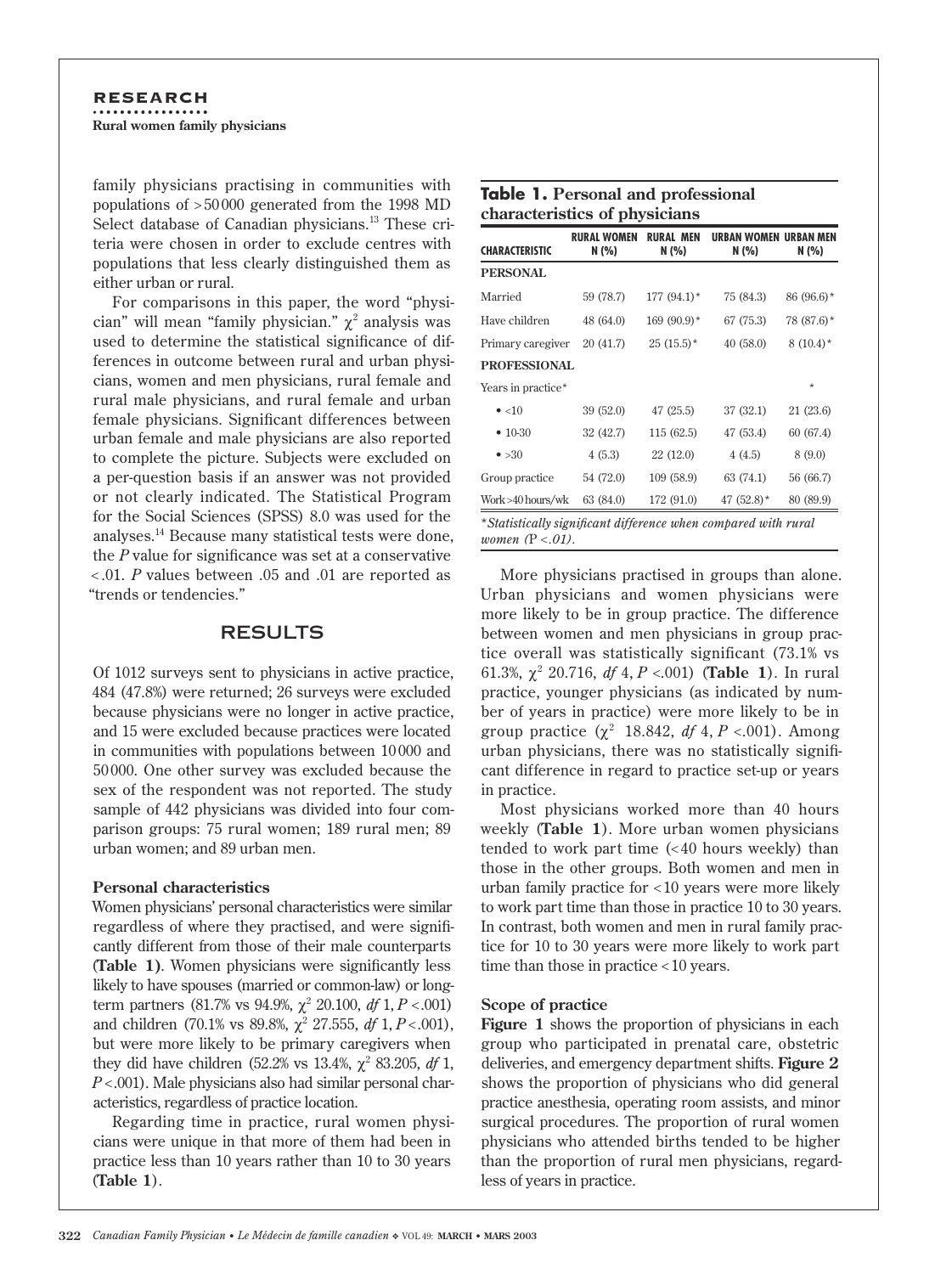Figure 1. Percentage of physicians participating in obstetrics and emergency room activities: Differences were seen between rural women and rural men for attending births  $(P < .05)$ ; between rural women and urban women for prenatal care, attending births, and doing emergency shifts  $(P < .05)$ ; and between rural and urban physicians of both sexes for doing emergency shifts  $(P < 01)$ .



# Professional and personal satisfaction

Figure 3 shows the percentage of respondents in each group who indicated satisfaction with various aspects of practice (ie, they chose 1 or 2 on a 4-point scale where 1—very satisfied, 2—mostly satisfied, 3—mostly unsatisfied, and 4—very unsatisfied). They rated the following professional practice characteristics: scope of practice, continuing medical education accessibility, work hours, professional backup, and professional practice in general.

Figure 4 shows the percentage of respondents in each group who indicated satisfaction (1 or 2 on a 4-point scale) with various aspects of their personal lives, including work opportunities for their spouses.

# **DISCUSSION**

Women physicians have traditionally been thought to have a more selective scope of practice than their male counterparts. Results of this study reveal that rural women are as likely as rural men to incorporate a variety of professional activities into their practices. They even showed a trend toward attending more births than men physicians, regardless of years in practice. The College of Family Physicians of Canada's Janus Project survey also found that slightly more female physicians than male physicians provided intrapartum care, and that the average number of deliveries yearly was much higher for women.<sup>5</sup>

The high number of rural physicians who attend births is particularly remarkable given that many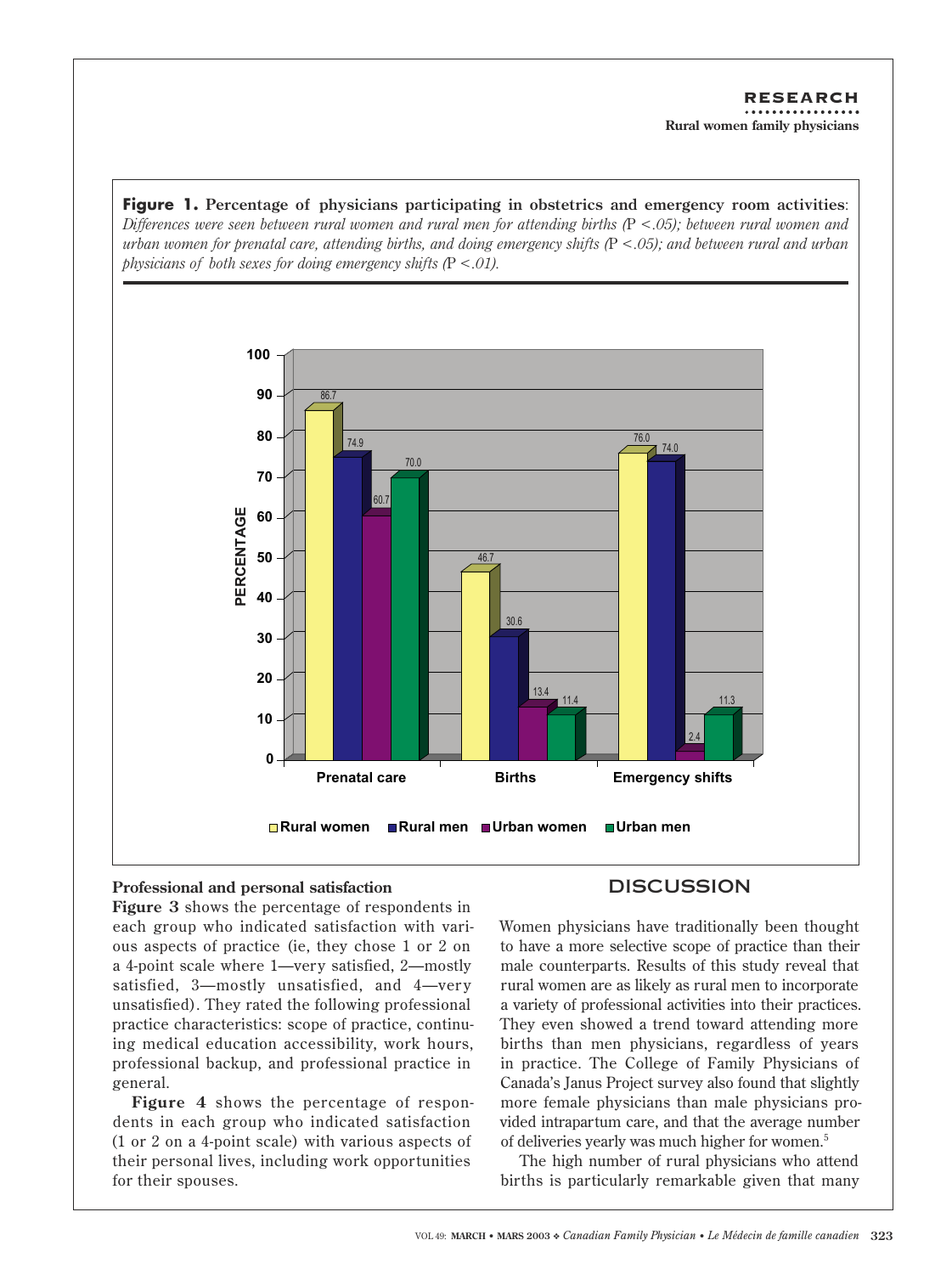# **RESEARCH**

Rural women family physicians



**Figure 2.** Percentage of physicians participating in operating rooms, anesthesia, and surgery:

rural physicians work in communities where obstetrics cannot be practised, either because there is no hospital or the hospital has closed its obstetrical unit.<sup>15</sup> Attending births is probably the most unpredictable medical activity, and consequently, the most disruptive to lifestyle. Emergency department shifts and providing general practice anesthesia also involve considerable night and weekend work for many rural physicians.

Urban physicians have a significantly narrower scope of practice than their rural counterparts. This, however, does not appear to have an effect on career satisfaction: urban women and men physicians are as satisfied with their scope of practice and with their professional practice in general as their rural counterparts.

Urban women and men physicians are more satisfied with social, recreational, and cultural activities

than rural women physicians are. Greater variety, easier access, and time for such activities could explain why. Most (84%) rural women family physicians work more than 40 hours weekly; only 53% of urban women physicians work those hours. Rural women physicians might not necessarily want to work longer hours: significantly more urban than rural women physicians were highly satisfied with their work hours. As one rural respondent commented, "...social, recreational, and cultural activities are very good in the community, but my workload prevents me from enjoying them."

Rural women physicians tended to be less satisfied with the balance of their professional and personal lives than both male and female urban physicians were. The difficulty with achieving a healthy balance was described by one rural respondent as "...something I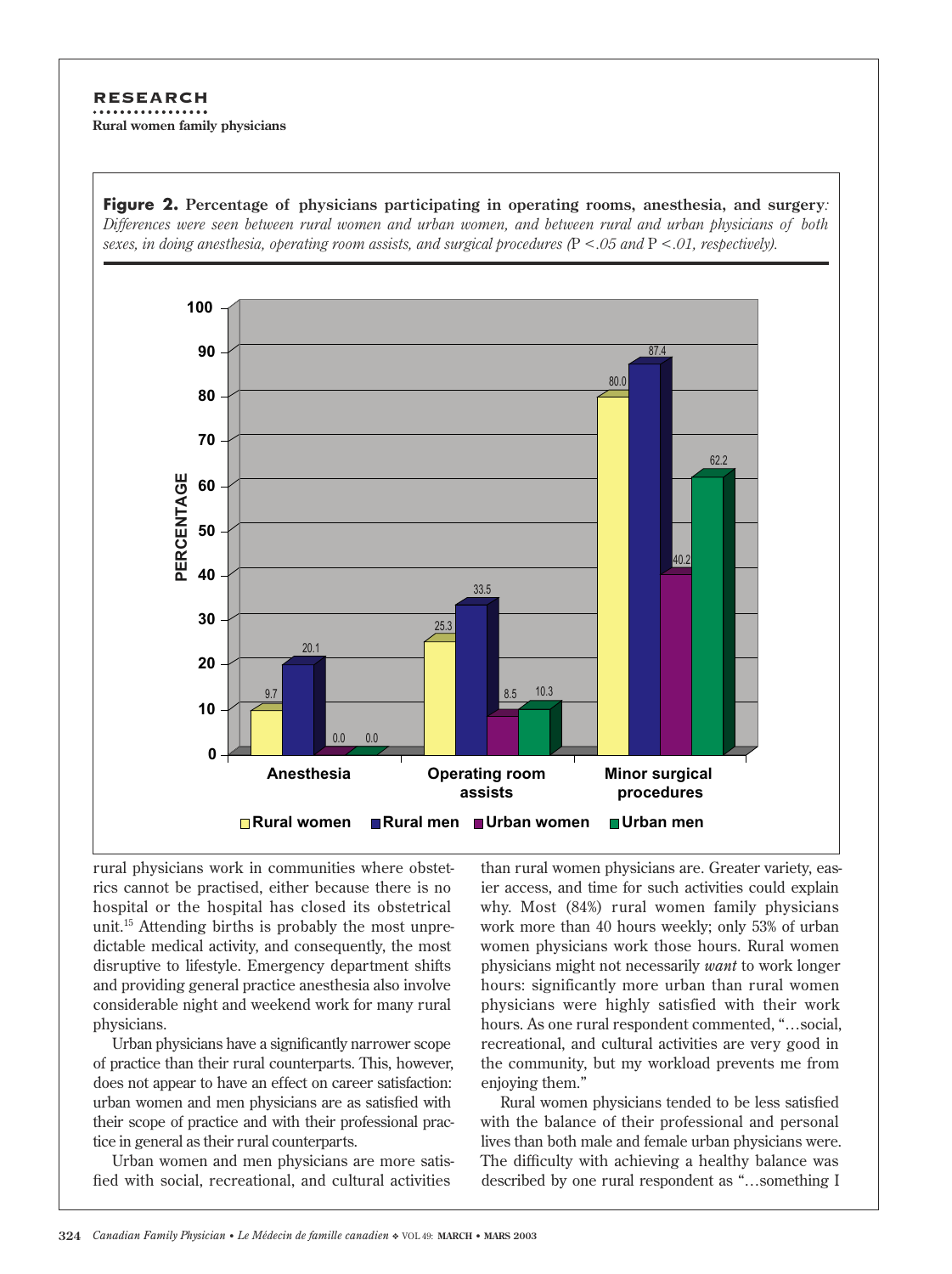

**Figure 3.** Percentage of physicians satisfied with various aspects of practice: Differences were seen between rural women and urban women, and between rural and urban physicians of both sexes, in continuing medi-

had not anticipated to such a degree. In rural practice, you are either on the treadmill or off it—there's no such thing as part time."

Rural women physicians showed a trend to being less satisfied with work opportunities for their spouses and educational opportunities for their children than urban women physicians. This lends support to initiatives taken by some rural communities to focus on recruitment of families rather than individual physicians. Accommodating the needs of spouses and children as much as possible is likely an important part of recruiting both female and male physicians to rural communities.

Rural women and men physicians are less likely to be satisfied with professional backup than their urban counterparts. This might not be a consequence only of the fact that there are fewer specialists in rural areas, but also a reflection of the great challenge sometimes faced by rural physicians when attempting to refer patients for more specialized care.

The finding of less satisfaction in rural practice is particularly disconcerting given that an earlier CMA study found professional and personal dissatisfaction weighed large in the decision to move away from rural into urban practice.<sup>9</sup>

# **Limitations**

The overall response rate of 47.8% is lower than we would have liked, but is comparable with that of other large surveys (eg, the 2001 Janus Project survey response rate was  $51.2\%$ .<sup>16</sup> There was no statistical difference in sex and years since graduation between respondents and nonrespondents, indicating that the sample is fairly representative.

Other important variables that were not controlled for might explain some of the differences between groups. In particular, male physicians had been in practice longer, and urban women physicians were more likely to work part time. These factors could have contributed to differences in outcome measures.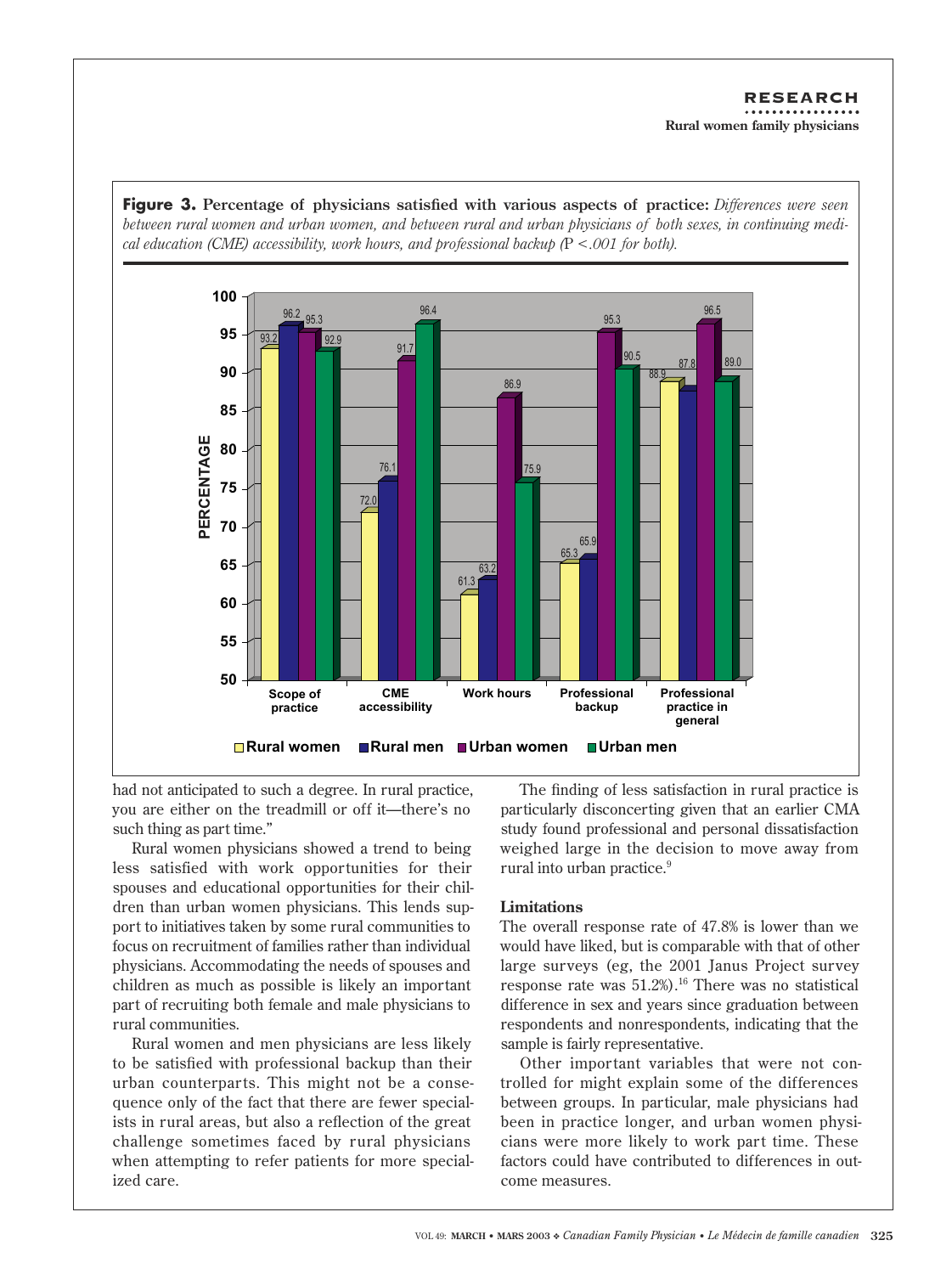# **RESEARCH** Rural women family physicians

Figure 4. Percentage of physicians satisfied with various aspects of their personal lives: Differences were seen between rural women and rural men for educational opportunities for children  $(P < 0.05)$ , and between rural women and urban women, and between rural and urban physicians of both sexes, for each of the activities  $(P < 0.05$ and  $P \le 0.001$ , respectively).



# Conclusion

Rural women family physicians are unique. They have as broad a scope of practice as their male counterparts and are more likely to attend births. These women incorporate more professional activities into their practices, but are less satisfied, personally and professionally, with many aspects of practice than their urban counterparts.

This study indicates that rural family practice provides women with a broad scope of activities, but they work many more hours on average than their urban counterparts. Innovative recruitment and retention strategies will be required to increase the number of rural doctors so that rural practice can be more professionally and personally satisfying for both women and men.

### Acknowledgment

Partial funding for the study was received from the Ontario Medical Association's CME Program for Rural and Isolated Physicians; we thank them for their funding and support. We gratefully acknowledge Dr Moira Stewart for her assistance with this paper.

### **Contributors**

Dr Incitti developed the concept as part of her resident project for the University of Western Ontario. Dr James Rourke developed and directed the project and was responsible for analyzing and writing up the results of the study. Dr Leslie Rourke helped develop the project and write up the results of the study. Ms Kennard participated in design and development of the study; was responsible for data collection, data entry, and statistical analysis; and helped write the paper.